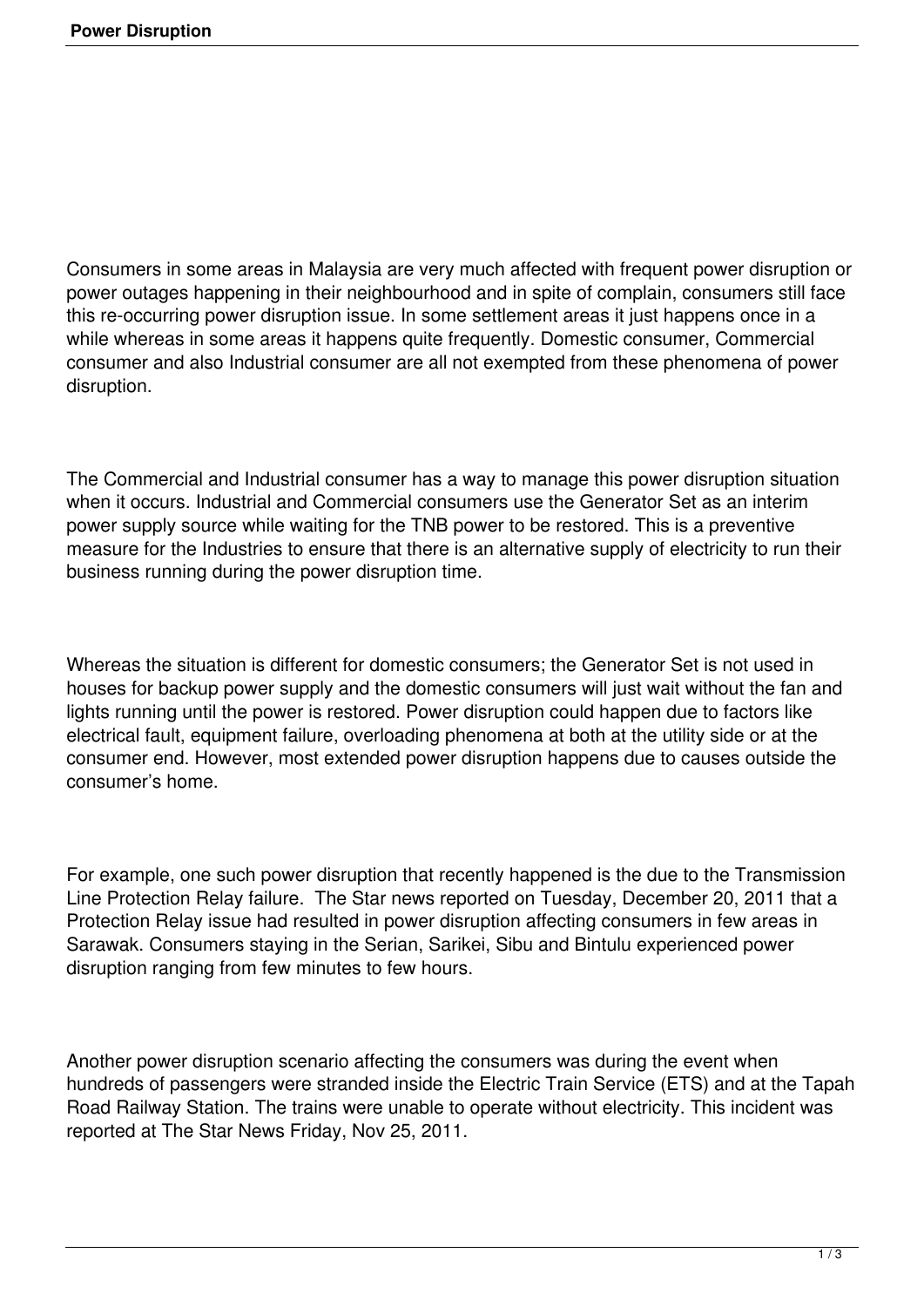The National Consumer Complaints Center (NCCC) has recorded 1422 power based customer dissatisfaction cases in year 2010 and power disruption in the housing area consists of a big portion of the total power related cases.

In general, there are 2 types of power disruption, planned and un-planned. The planned disruption or planned electricity 'down time' should be notified in advance to consumers through the media so that they can be prepared when the down time occurs. However, efforts should be increased at the operation side of the utility company with good preventive measure practices so that the unplanned power disruption occurrences could be minimized to zero and such sudden down time event that create big discomfort at the consumer end can be stopped.

Consumers should be aware that TNB has connected sections of housing area by phase. That is why we notice that when one row of houses does not have electricity, another row of houses within the same neighborhood will be lit up with lights. What are the precautionary and improvement measures that could be considered to manage the power disruption event?

• The single phase home electrical wiring system in Malaysia does not cater for incorporation of a Generator Set for houses. Perhaps it is now high time that a design review or study is done on how to improve the home electrical layout so that option to use a Generator set is available for interested domestic consumers.

• In the event of power faults, TNB should conduct investigation to ascertain the cause of it and if it is due to the reasons that could have been avoided, then TNB should take the responsibility and provide compensation to the affected consumers.

• Consumers should be careful on the 'overloading factor' at their houses. One example of overloading could happen when a section of houses in a neighbourhood connected to one of the TNB phase has a high number of air-conditioner installed and running at the same time.

To overcome the power disruption due to overloading, TNB will then try to find a way to get the electrical balance in the neighbourhood and more often this happens during an unplanned down time. The best practice is to do what it takes to create the balance even before the overloading tripping occurs in a particular housing area.